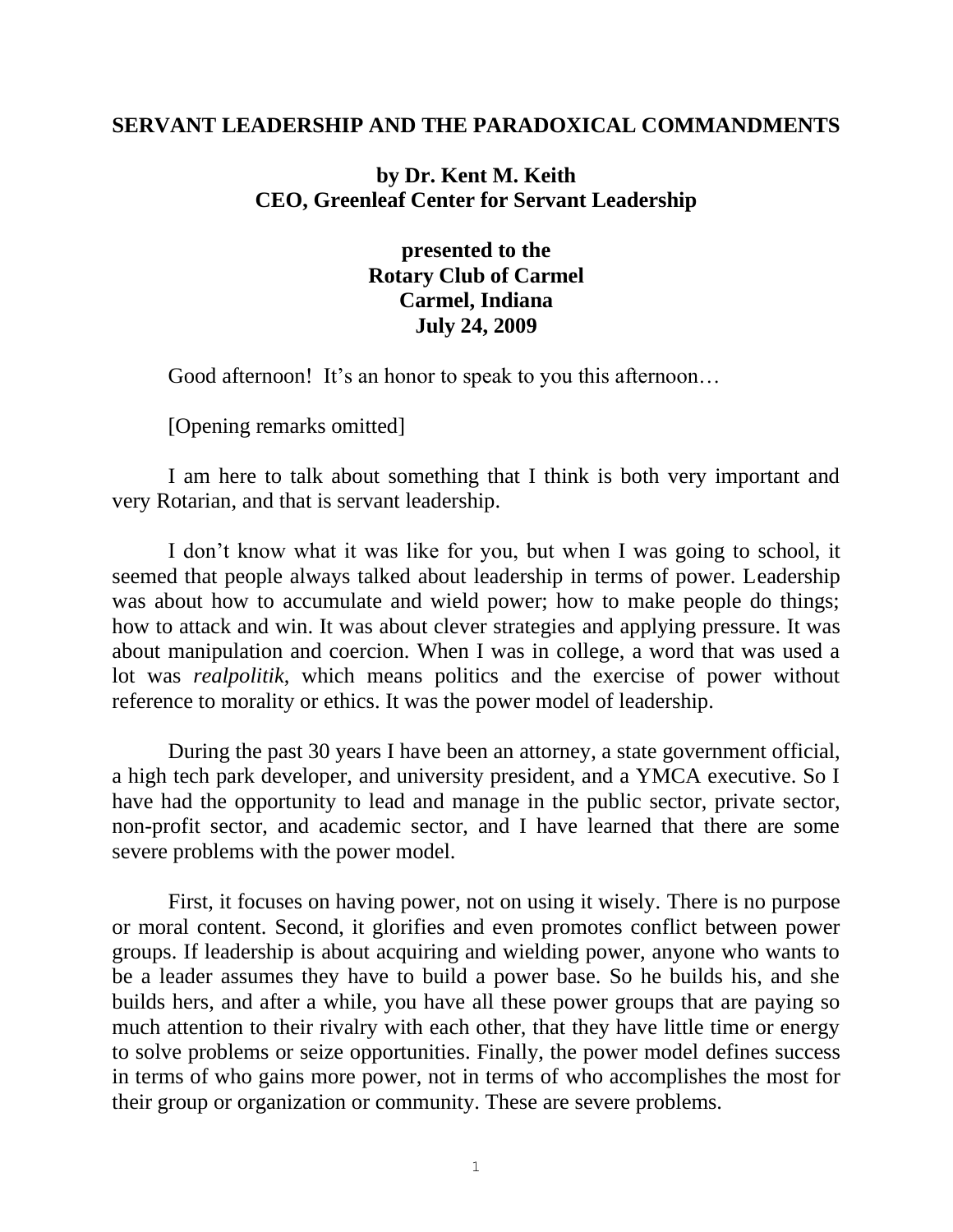Other problems with power relate to the leader herself or himself. People who seek power often become irrelevant as leaders. They focus on what they want, instead of what other people want, and they lose touch with the people they are supposed to be serving. Even worse, people who seek power can never get enough of it. It becomes a kind of addiction or disease. They always want more, and more, and more. This easily results in spiritual corruption and an unhappy life of selftorment.

Fortunately, there is another model of leadership, and we all know what it is—the service model. It goes back thousands of years, and it is explicit in many traditions, including the Rotary tradition. The motto "service above self" is a great motto for servant leaders. I know that there are lots of Rotarians working hard as servant leaders within their own clubs and communities. I know that there are a lot of servant-leaders right here in this room.

### **Defining the Servant Leader**

Well, who exactly is a servant leader? I like to say that a servant leader is simply a leader who is focused on serving others. A servant leader loves people, and wants to help them.

The words "servant-leader" and "servant leadership" were coined by Robert K. Greenleaf, who founded the Center at which I work. Greenleaf was born and raised in Indiana, and worked for AT&T for 38 years, from 1926 to 1964, when AT&T was one of the largest corporations in the world. He rose through the ranks to become the Director of Management Research, which meant that it was his job to educate and train the leaders and managers of AT&T to be as effective as possible.

Greenleaf noticed that there were leaders who were focused on acquiring power and wealth for themselves, and leaders who were focused on serving others. He concluded that the most effective leaders were those who desired to serve. Greenleaf said that the best test of servant leadership was this: "Do those served grow as persons? Do they, *while being served*, become healthier, wiser, freer, more autonomous, more likely themselves to become servants? *And*, what is the effect on the least privileged in society? Will they benefit or at least not be further deprived?"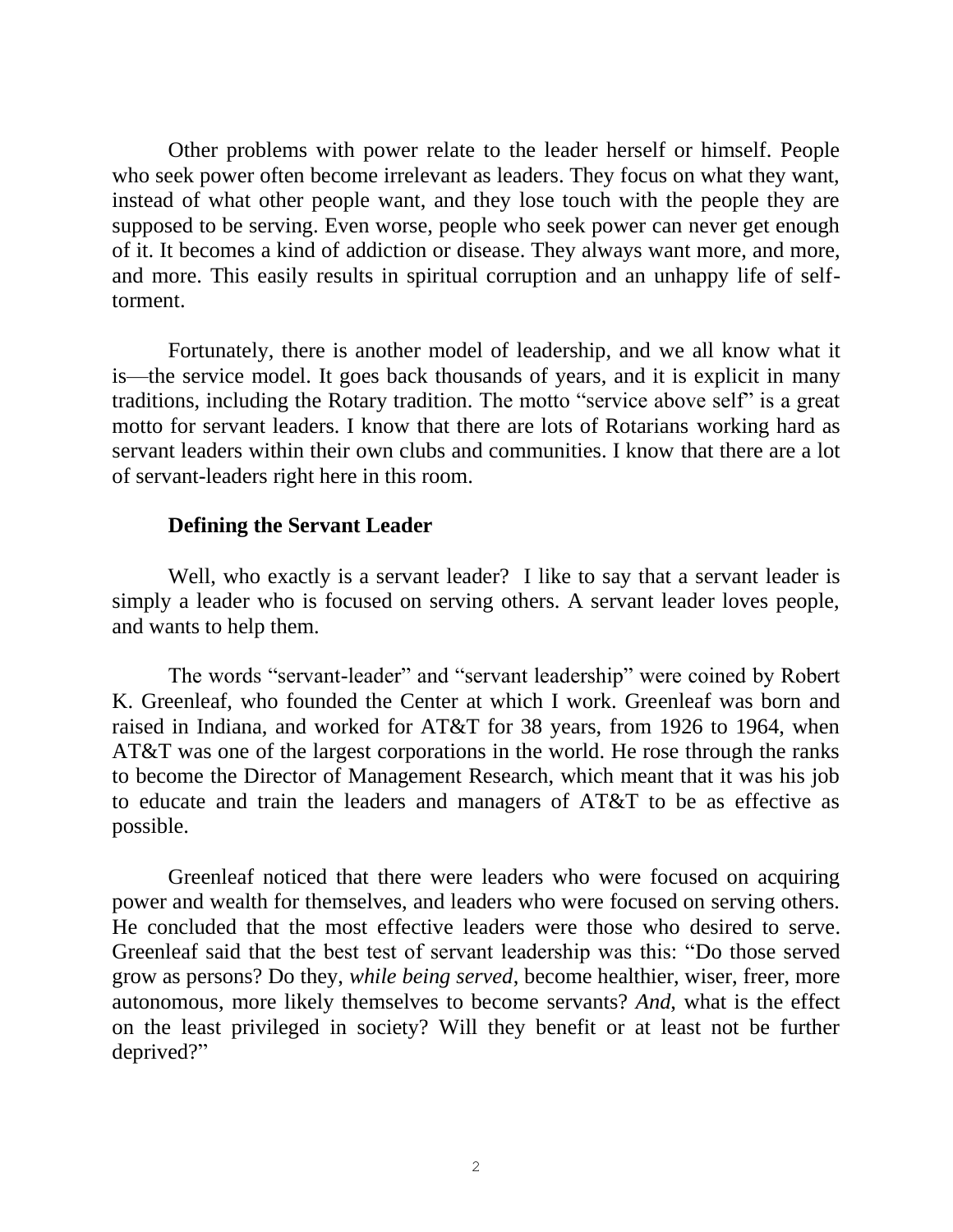#### **Power Model vs. Service Model**

Servant-leaders live the service model. So a servant leader does not ask, "How can I get power? How can I make people do things?" The servant leader asks, "What do people need? How can I help them to get it? What does my organization need to do? How can I help my organization to do it?" Thus, rather than embarking on a quest for personal power, the servant leader embarks on a quest to identify and meet the needs of others. That's the mission of a servant leader: To identify and meet the needs of others.

There are several ways I like to compare or contrast the power model and the service model of leadership. One way is this: Power-oriented leaders want to *make* people do things. Servant leaders want to *help* people do things. That's why servant leaders are usually facilitators, coordinators, healers, partners, and coalition-builders.

A second way to contrast the two models is this. The power model assumes the traditional organizational hierarchy—the pyramid. Only a few people have power—those at the top of the pyramid. The service model doesn't depend on the organizational structure. The reason is that *anybody* in a family, organization, or community can be of service. *Anybody* can identify and meet the needs of others. *Anybody* can be a servant-leader.

A third way to compare the two models is this. The power model is about *grabbing*. The service model is about *giving*. And we know that when we give, we get something in return—meaning and satisfaction.

We know that power abhors a vacuum. Somebody is going to exercise power, and it makes a difference who that somebody is. Certainly, a servant leader can accumulate and exercise power. A servant leader can even become angry and enter the fray to do battle. What is important is that the servant leader accumulates power or becomes angry *on behalf of others*. A servant leader acts in response to the way *others* are treated, not in response to the way he or she is treated. To a servant-leader, power is only a tool, only a means and not an end.

### **Difference Focus, Different Motivation**

Servant leaders can be political leaders, business leaders, non-profit leaders, coaches, friends, or neighbors. Servant leaders do most of the things that other leaders do— they provide a vision, they motivate, they manage, they communicate,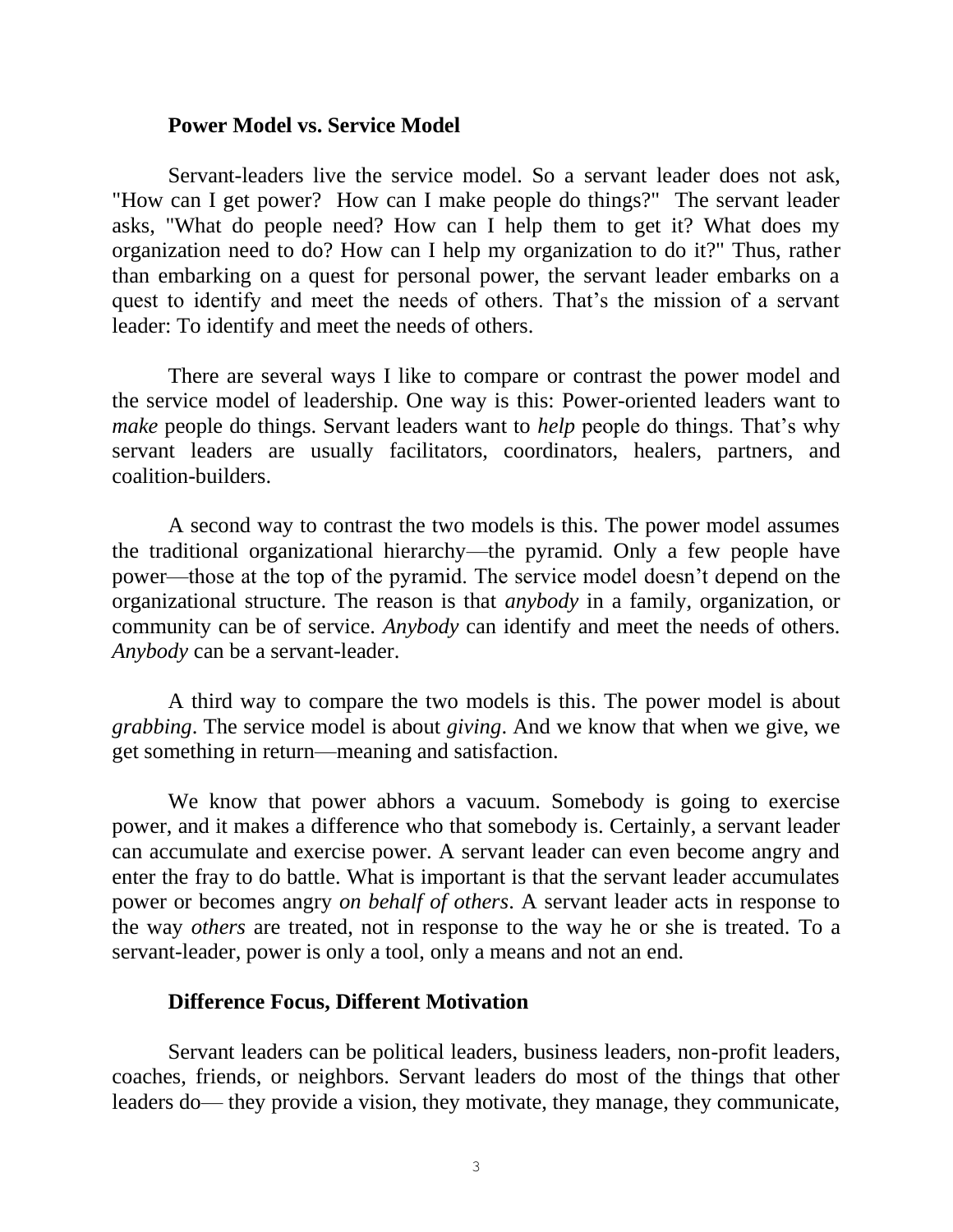and so forth. What sets servant leaders apart from other leaders is that they are focused on others, not themselves, and they are motivated to make life better for others, not for themselves. This difference in focus and motivation is what really distinguishes servant leaders, regardless of their titles, roles, or positions.

That difference in focus and motivation is easiest to see, I think, in the decisions that people make every day. A power-oriented leader who sits down to make a decision asks a different set of questions than a servant leader. A poweroriented leader will ask questions like this: What decision will enhance my power? What decision will make me look good? What decision will be a great way to get ahead of my chief rival? What decision will improve my relationship with my boss? What decision will position me better for my promotion? These are all power-oriented questions about the leader who is making the decision.

A servant leader asks a different set of questions. What needs should we be addressing? If we address this need, is there one that is really more important that we should be addressing first? If we address this need, are we going to harm someone, or leave someone out? Is there going to be some harm that we can mitigate or reduce? What decision would be most consistent with the mission and values and goals of my organization? Those are different kinds of questions.

And this is where the 4-Way Test fits so perfectly. The questions asked in the 4-Way Test are the questions that servant leaders should ask and *do* ask. You notice they are not questions about power, they are questions about how we pay attention to other people. Are we truthful with them? Are we being fair to them? Are we building good relationships with them? Are we sharing the benefits—are we concerned that it be beneficial to all concerned? Those are the right questions for servant leaders. The 4-Way Test is a wonderful set of core questions for people who are effective servant leaders.

Now you ask these different sets of questions, you get different answers, and over time, the power-oriented leader and servant leader move in different directions. The power oriented leader moves toward getting the things that she or he wants, while the servant-leader moves toward getting the things that other people need.

### **Key Practices of Servant Leaders**

Servant leadership is not just ethical, it is also very practical. The practical benefits of servant leadership gain high praise from leadership and management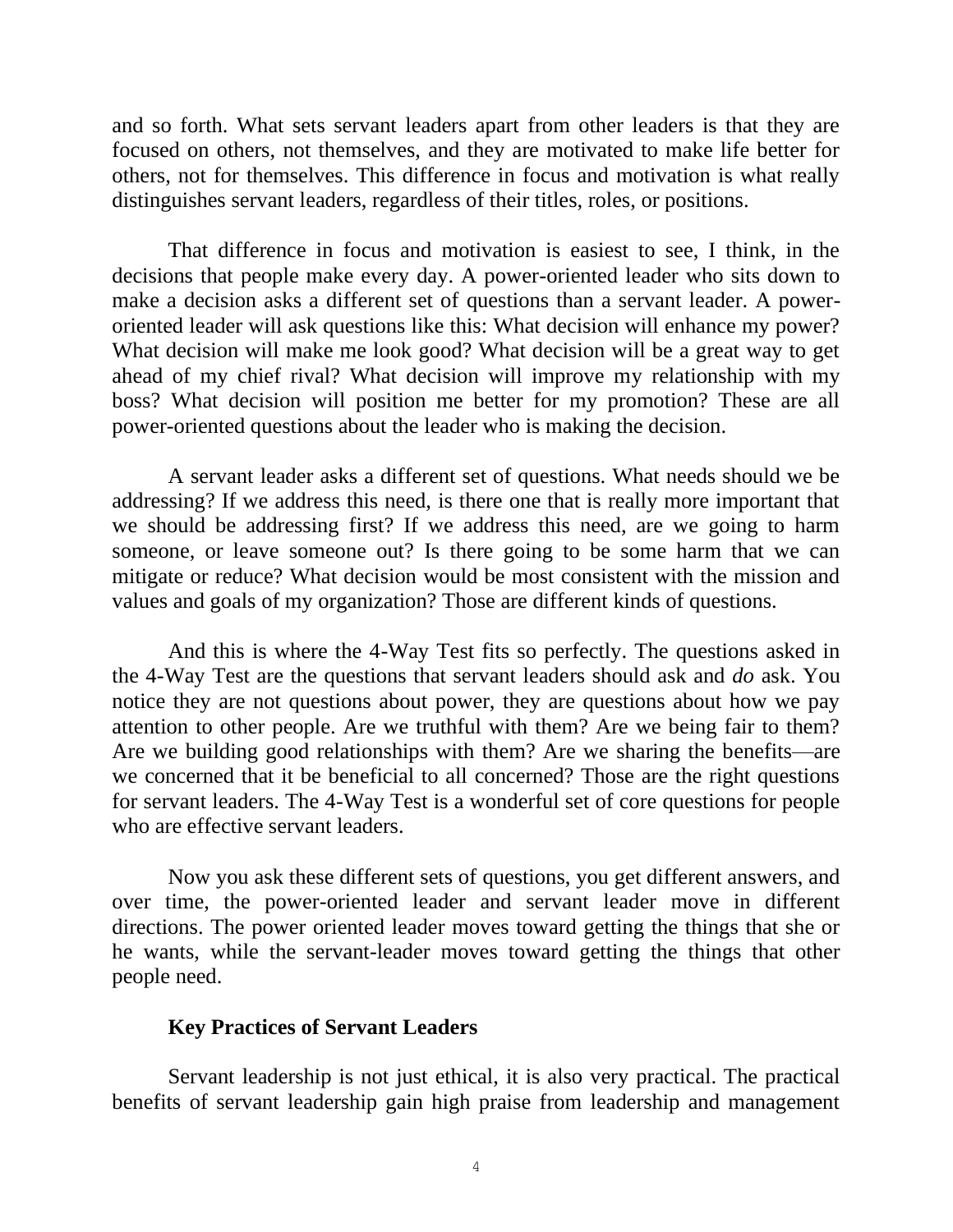experts like Ken Blanchard, Stephen Covey, Max DePree, Peter Drucker, Peter Senge, Margaret Wheatley, and many others who have spoken at Greenleaf conferences. The simple fact is that servant leadership works. Let me share a few of the key practices of servant leaders.

## *Listening/changing the pyramid*

First, servant leaders are good listeners. This is of huge importance. This is how you become relevant— how you link up. How can you meet people's needs of you don't know what those needs are? And how are you going to know what they are, if you don't listen? I mean listening in the broad sense of getting all the information you can about the wants and needs of the people you serve. Servant leaders use personal observation, discussions, suggestion boxes, informal interviews, formal interviews, surveys, focus groups, and other forms of research to identify the needs of others. They watch and listen before they take action. They try hard to identify needs, before they try to meet them.

Taking time to identify needs is moral and respectful. It is also very practical. If we are good at identifying needs, we will be in a great position to meet those needs. If we meet those needs, we will be effective leaders and we will provide relevant products, programs, and services. That means we will succeed in having customers, clients, patients, members, and students. Our organizations will thrive, because we listened, and made sure that what we offer is what people need.

To do a good job of listening, you need to be sure that everyone in your organization, from top to bottom, is paying attention to your customers or clients or patients or students every day.

That is hard to do if you operate with a traditional hierarchy, shaped like a pyramid, with only a few people at the top—the President or CEO, CFO, CIO and then more middle managers, and then the largest number of people at the bottom, the people who deliver the programs, products, or services. You have to invert this pyramid, or at least lay the pyramid on its side, if you want everybody to stay focused on customers.

The reason is that in the traditional pyramid, people pay more attention to their bosses than to their customers. People are looking "up" to their bosses, rather than "out" to the customer. The problem is that pleasing your boss may have nothing to do with pleasing your customers. You can please your boss, and she can please her boss, and he can please the Board of Directors, without anybody really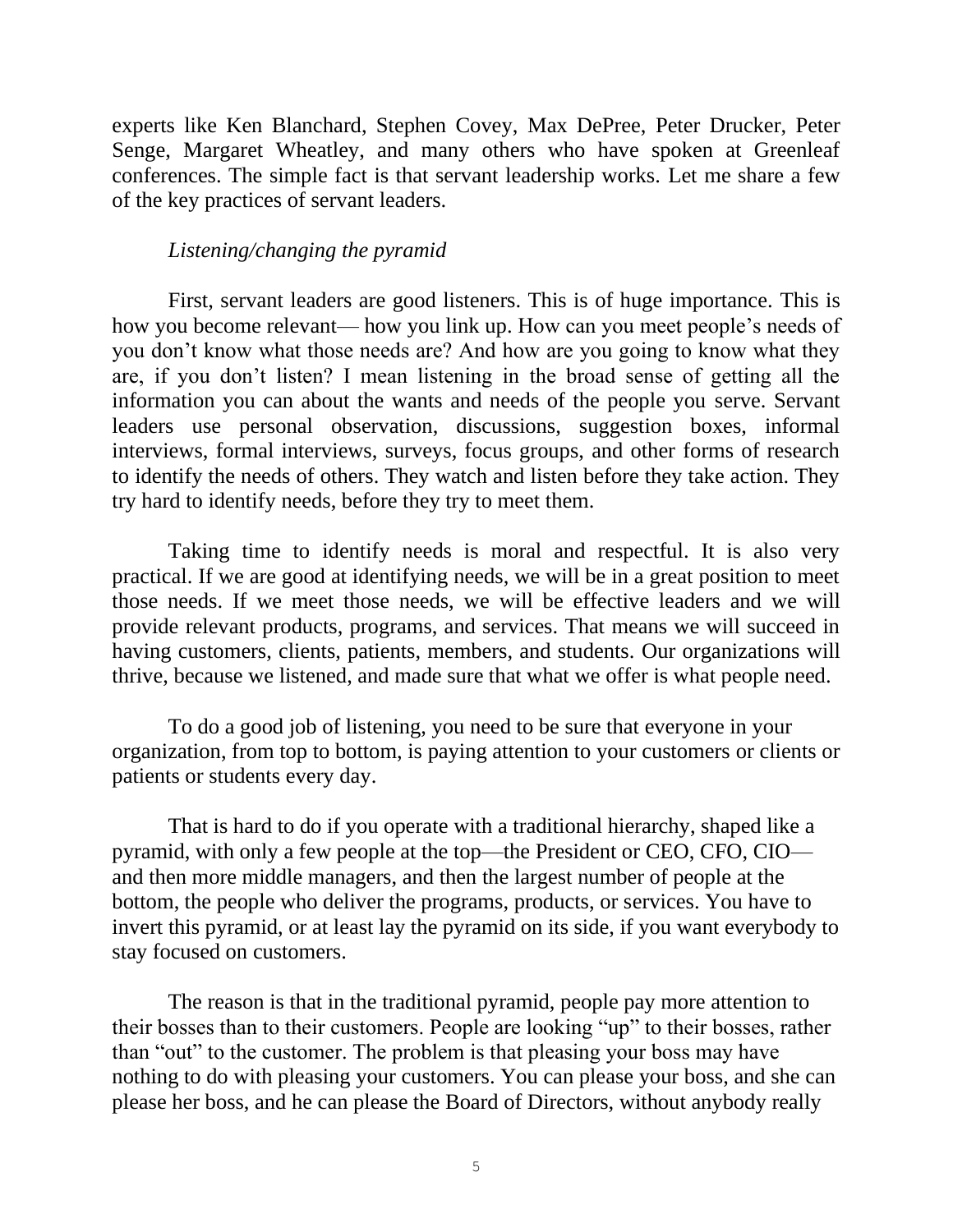paying attention to the wants and needs of the customer. So you have to invert the pyramid, or tip it over, so that everyone can focus on the customer.

Another problem with the traditional pyramid is that the person at the top of the pyramid—let's call that person the chief—has difficulty getting accurate information or testing his or her ideas. The chief is usually not part of the grapevine, and people tend to tell the president only what they *want* the chief to know, not what the chief *needs* to know. Information gets filtered. And not too many people are comfortable telling the president that his newest idea is a lousy one. Unless they have already announced their retirement or have another job lined up, they just aren't going to tell him what they really think. So the chief can lose touch, and may come to think of himself as exceedingly brilliant and nearly infallible. His ideas must be great. After all, nobody is challenging them.

This problem is actually easy to solve. What you need leading your organization is not an individual chief, but a team. You need a council of senior leaders and managers who trust each other, share information, and test each other's ideas. You need a team of senior leaders whose members are comfortable talking to each other as equals. The chief should be *first* among equals, with the authority to make the final decisions, but she needs to be accessible, open to challenge, and receptive to the real news, not the filtered news. This will help connect the President with the rest of the organization and the customers it serves.

#### *Developing, coaching, unleashing*

In addition to listening, servant-leaders are good at developing their colleagues, associates, or employees. Servant leaders know that if they take care of their people, their people will take care of the customers, and the business will have a way of taking care of itself.

TDIndustries is a highly successful air conditioning and specialty construction company based in Dallas. It has been on *Fortune* magazine's list of the 100 Best Companies to Work for in America. In fact, it has been on the list every year since the list was started, so *Fortune* magazine has put TDIndustries in its Hall of Fame. The company's "Mission Statement" is not about profit, or market share, or leadership in technology. The Mission Statement is about developing people. It says: "We are committed to providing outstanding career opportunities by exceeding our customers' expectations through continuous aggressive improvement."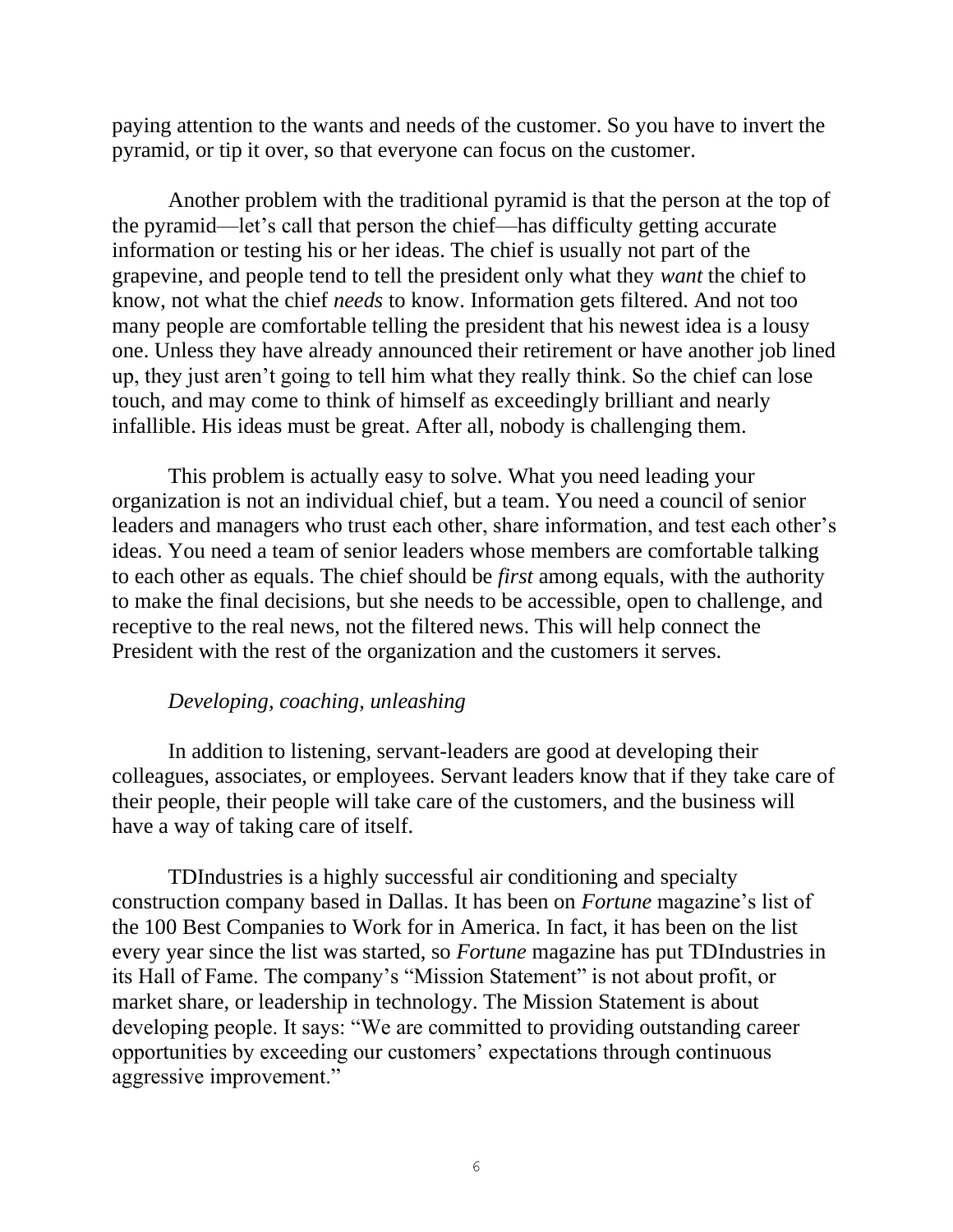One of the best ways to develop your people is to constantly coach and mentor them. In a lot of old management textbooks, the assumption was that a manager is there to "control" his or her unit or organization. The people who report to the manager constitute his or her "span of control." The manager's job is to "keep things under control."

We know that organizations need rules and regulations. However, servant leaders don't focus on control, they focus on coaching and mentoring. One reason is that micromanaging, and focusing only on compliance, doesn't bring out the best in most people. It can even generate resentment and poor performance. People tend to do their best when they are inspired, engaged, coached, and mentored.

If you are training and developing your colleagues, and you spend time coaching and mentoring them, then you will be comfortable allowing them to make decisions. You can unleash the energy and intelligence of your employees.

Not unleashing the energy and intelligence of others is extraordinarily sad and wasteful. Knowledge and skill are needed at all levels, and everyone counts. It doesn't make any sense to have lots of people in an organization, but let only a few people—those at the top—use their full potential. The people at the top of the pyramid can't *know* everything or *do* everything. They are only human; they have limits. Meanwhile, the organization is paying for *all* its people. Why not engage them fully in the work at hand? Why not let them make the contribution they can make? When everybody is fully engaged, the organization will be most likely to succeed.

These are just a few of the key practices of servant leadership that are extremely practical, and get very positive bottom-line results.

#### **The Three Options**

Now—why would anybody want to *be* a servant leader? There are lots of reasons, but for many people, the decision to be a servant-leader follows from a basic moral decision and a discovery about where to find the most meaning in life. Let's start with the moral decision.

When you understand that people have many needs, you have only three basic options:

(1) do nothing, and ignore the needs of others—which is an option I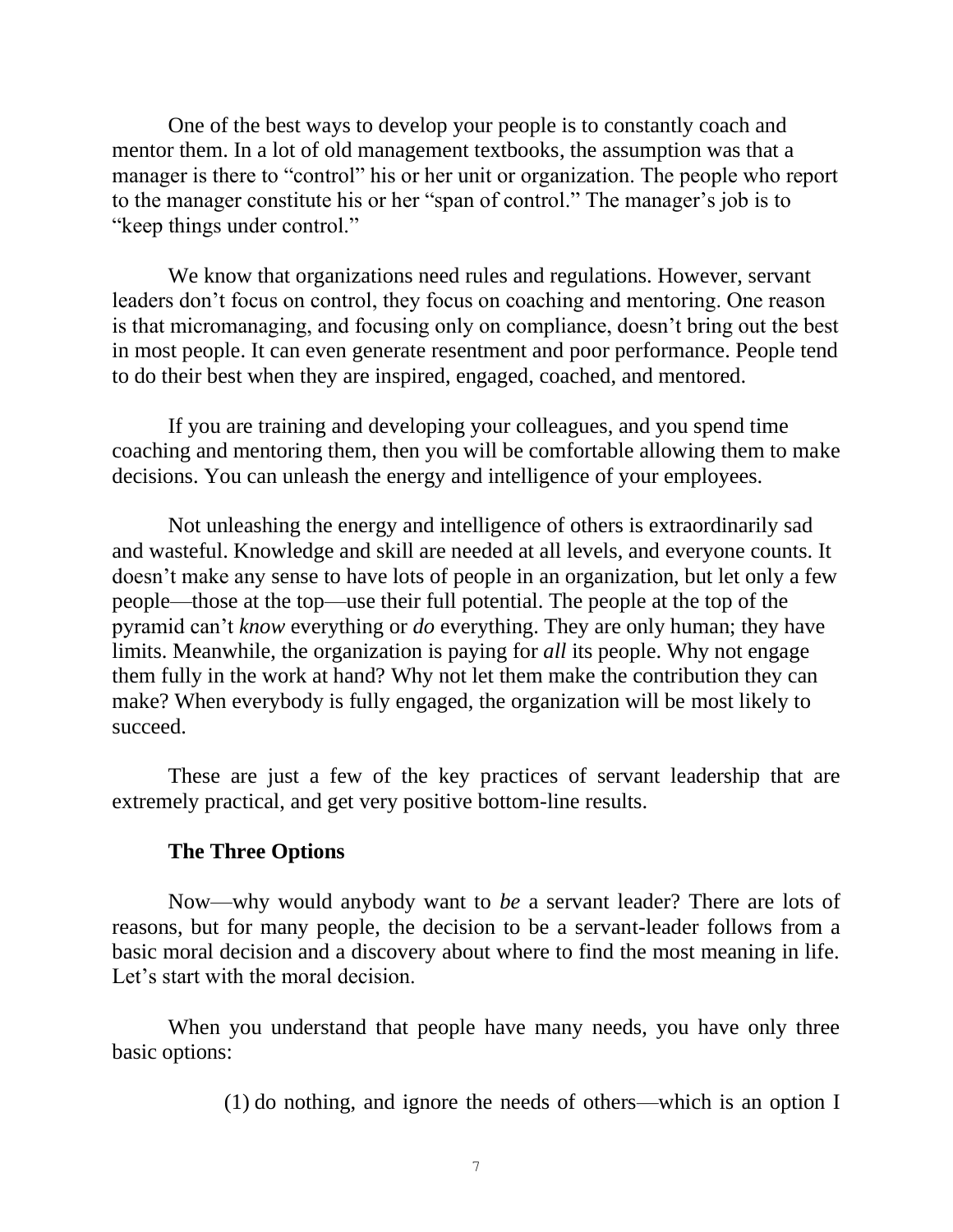consider a moral failure; or

- (2) take advantage of people's weaknesses, cynically exploit their needs, and seek personal gain at their expense—which is an option I consider an even worse moral failure; or
- (3) do the right thing, and help people— try to meet people's needs.

The third option is the only moral one. It is still the right option, even if you fail to achieve what you hope to achieve. Servant leaders make the moral decision to stay with the third option—to do the right thing and try to meet people's needs.

How do servant leaders keep going, when they aren't appreciated, or face opposition or even ridicule? They keep going because they have discovered that loving and helping others gives their lives a depth of meaning that is not available in any other way. They may not get applause, but they get tremendous personal meaning and satisfaction. They know that the meaning and satisfaction will be theirs, whether anybody else applauds or not. They haven't all discovered Rotary, but they know that service above self is a meaningful way to live.

## **The Paradoxical Commandments**

I was fortunate to learn this early in life. One of the pivotal experiences of my life occurred as I walked to the stadium for the student awards ceremony at Roosevelt High School my senior year. It occurred to me that I was so happy about what I had done that year, and felt so good about what I had learned, and whom I had helped, that I didn't need any awards. *I had already been rewarded*. I already had the sense of meaning and satisfaction that came from doing a good job. That realization was a major breakthrough for me. I felt liberated. I felt an immense inner peace.

Two years later, in 1968, at the height of the student unrest on American college campuses, I urged high school student leaders to learn how to work through the system to get things done. I challenged them with what I called "The Paradoxical Commandments." There are copies on your tables. Here is what I wrote:

- 1. People are illogical, unreasonable, and self-centered. Love them anyway.
- 2. If you do good, people will accuse you of selfish ulterior motives. Do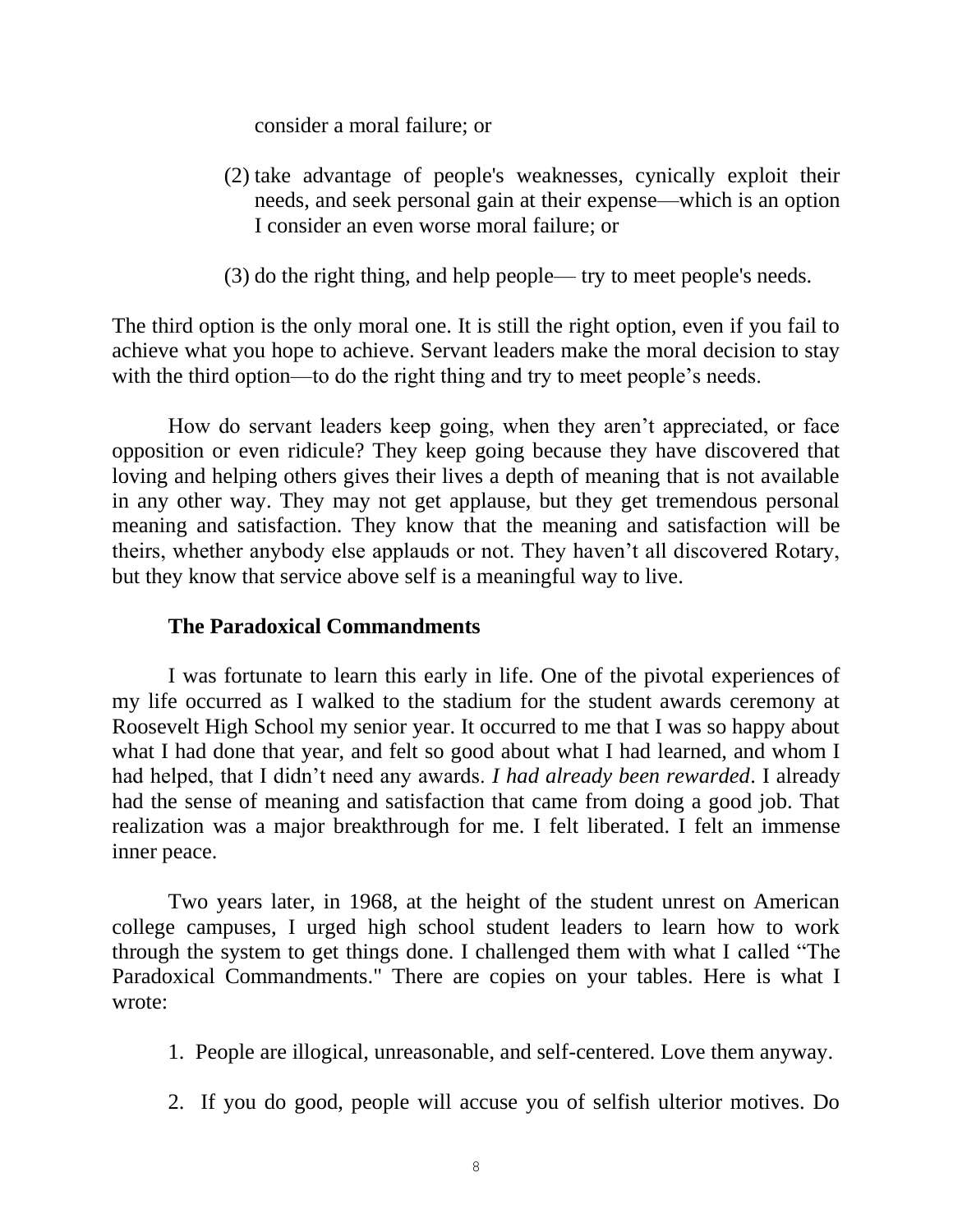good anyway.

3. If you are successful, you will win false friends and true enemies. Succeed anyway.

4. The good you do today will be forgotten tomorrow. Do good anyway.

5. Honesty and frankness make you vulnerable. Be honest and frank anyway.

6. The biggest men and women with the biggest ideas can be shot down by the smallest men and women with the smallest minds. Think big anyway.

7. People favor underdogs but follow only top dogs. Fight for a few underdogs anyway.

8. What you spend years building may be destroyed overnight. Build anyway.

9. People really need help but may attack you if you do help them. Help people anyway.

10. Give the world the best you have and you'll get kicked in the teeth. Give the world the best you have anyway.

The Paradoxical Commandments are guidelines for finding personal meaning in the face of adversity. That's why the first phrase in each commandment is about adversity, or difficulty, or disappointment. People are illogical, unreasonable, and self-centered. The good you do today will be forgotten tomorrow. People really need help, but may attack you if you do help them.

But each statement about adversity is followed by a positive commandment: Love people anyway. Do good anyway. Help people anyway.

The paradox is that even when the world out there is going badly—even when the world is crazy— we can still find personal meaning and deep happiness. We do that by facing the worst in the world with the best in ourselves.

The fact is that, as individuals, we can't control the external world. We can't control the world economy, and the rate of population growth. We can't control the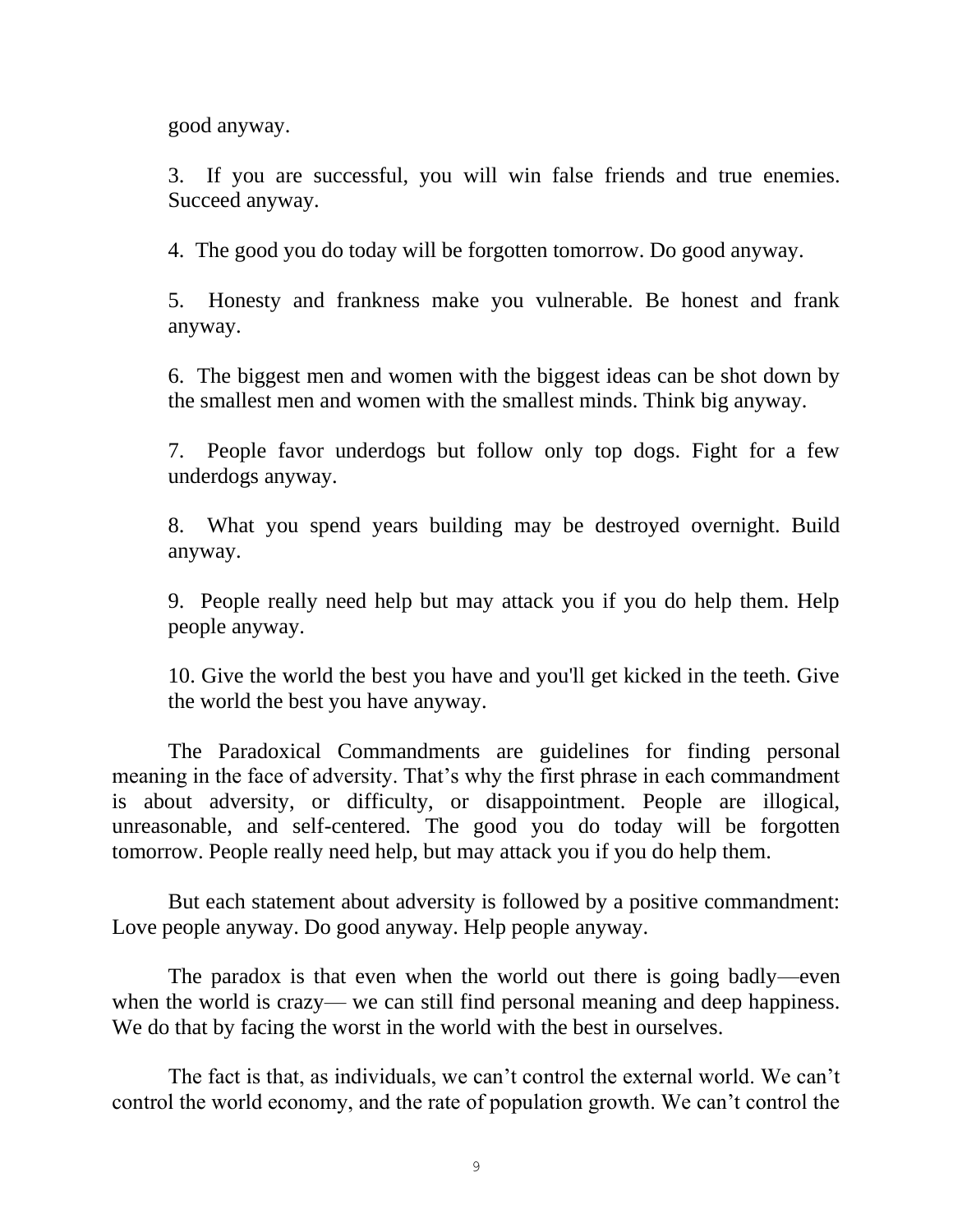weather, or natural disasters like fires and floods. We can't control when terrorists may strike or wars may break out. We can't control which companies will acquire which companies, and which jobs will be downsized and which jobs will open up. We can work hard, and prepare, and seize opportunities—we have to do that. We can join with others, and try to influence the external world—we should do that, too. But there are lots of things that we just can't control.

What we can control is our inner lives. You and I get to decide who we are going to be and how we are going to live. And we can live our faith, and we can live our most cherished values, and we can be close to our families and friends, and we can do what we know is right and good and true—no matter what. *No matter what*. The good news is that these are the things that have been giving people a lot of personal meaning for thousands of years. The even better news is that personal meaning is a key to being deeply happy.

What do I mean by "deep happiness"? I mean the kind of happiness that touches your spirit, and connects with your soul. It's hard to define. Some people talk about self-actualization, or self-fulfillment, or being centered. Others talk about living their passion, and following their bliss. People of faith may talk about finding the divine will for their lives, and then living that will. But whatever we call it, personal meaning is a key.

Some people call the Paradoxical Commandments a personal declaration of independence. It's a declaration of independence from all the external factors that we don't control. Whatever the world does to us, we can still find meaning and be happy.

Other people look at the Paradoxical Commandments as a "no excuses" policy. Sure, some people are illogical, unreasonable, and self-centered. So what? That's no excuse. You have to love them anyway. You don't want to limit your life by limiting your love. And maybe the good you do today will be forgotten tomorrow. So what? That's no excuse. You don't run out and do bad—you have to do good anyway. That's your character, that's your spirit, that's where you're going to find the most meaning.

Some people have told me that when they first read the Paradoxical Commandments, they thought I must have been having a very, very bad year when I wrote them. That's not true. Well, not completely true. There was one problem: I was 19, a college sophomore, and I couldn't get a date. Well, actually, I could get a date, but I spent the evening talking about the meaning of life, and then I couldn't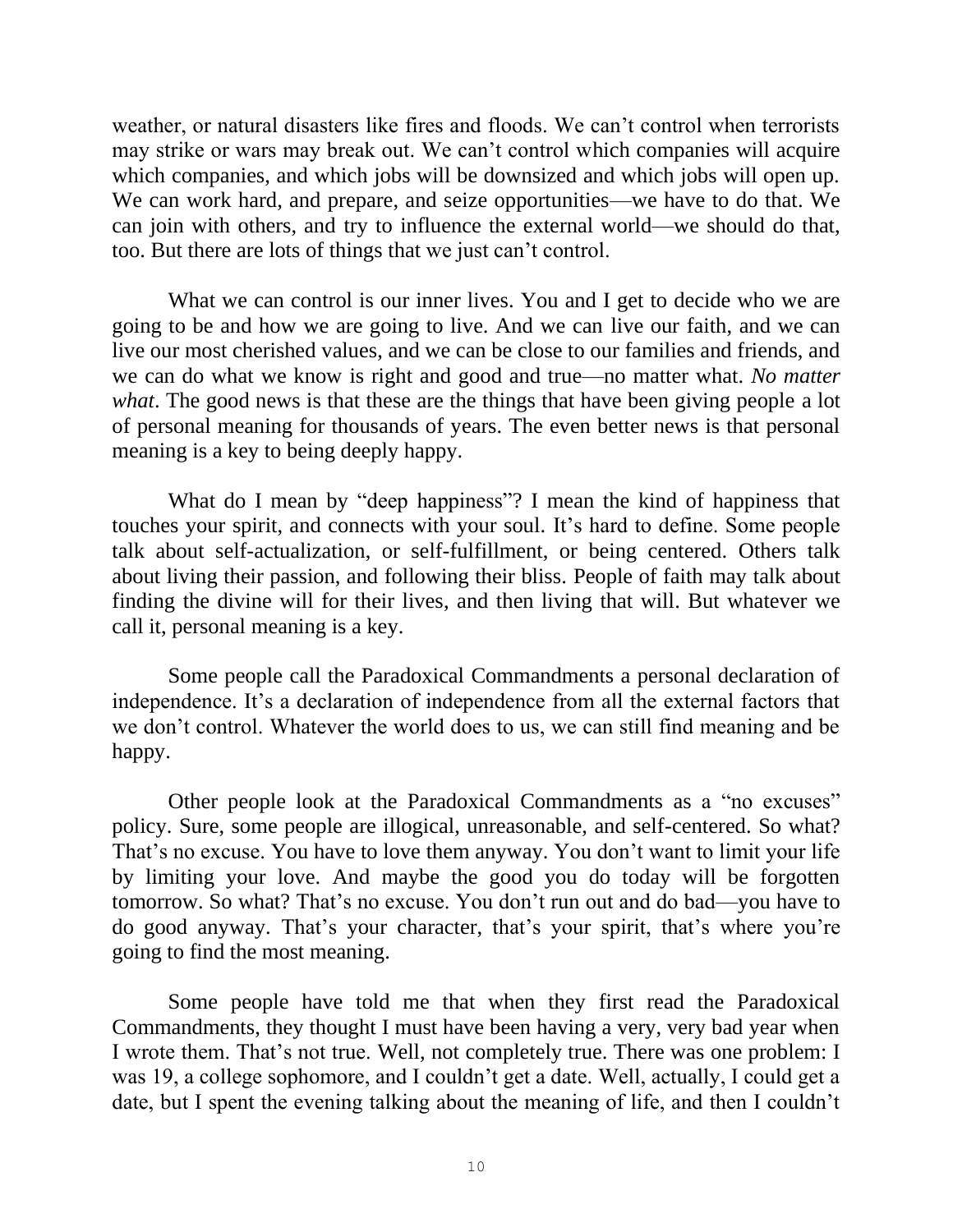get the next date. So I had a lot of time on Friday and Saturday nights to write things like the Paradoxical Commandments. It's humbling to know that I wouldn't be here talking about this if I had had a normal social life in college.

But I was optimistic then, and I am optimistic now. I think that if you go out and do what is right, and good, and true, things will usually work out for you, you will often receive recognition and praise, you will often be successful.

So the question is: What if you aren't? What if you put your heart and mind and soul into a project or program, and it fails? It just fails. What if you do a great job and nobody notices? Nobody. The answer is: So what? *So what*? You still have to be who you have to be. You still have to do what you have to do. You still have to live your faith, and live your most cherished values, and stay close to your family and friends, and do what you know is right and good and true—because that's where you will find the most meaning, and that's where you're going to find the deep happiness. And you don't want to give that up. *Don't* ever give that up certainly not when times are tough. Certainly not then.

## **Where the Paradoxical Commandments Traveled**

I wrote the Paradoxical Commandments when I was 19 years old, a college sophomore. They were part of a book I wrote for high school student leaders, entitled *The Silent Revolution: Dynamic Leadership in the Student Council*, published by Harvard Student Agencies and later by the National Association of Secondary School Principals. About 25,000 or 30,000 copies were sold between 1968 and the mid-seventies.

I went on with my life, and for 25 years, I didn't know that the Paradoxical Commandments were spreading around the world. What I know now is that people were taking the Paradoxical Commandments out of that little student council booklet and putting them up on their walls, and their refrigerator doors, and putting them into speeches and articles. They were used by business leaders, politicians, military leaders, religious leaders, teachers, social workers, coaches, and students. They have been used by many Rotary Clubs. The first time I went on the internet to do a search, I found the Paradoxical Commandments on the websites for Rotary Clubs in Malaysia, Hong Kong, and Alabama—I like that combination!

The discovery that changed my life happened at my Rotary Club meeting, the Rotary Club of Honolulu, nearly 12 years ago, in September 1997. My fellow Rotarian got up to do the inspiration. He noted that Mother Teresa had died two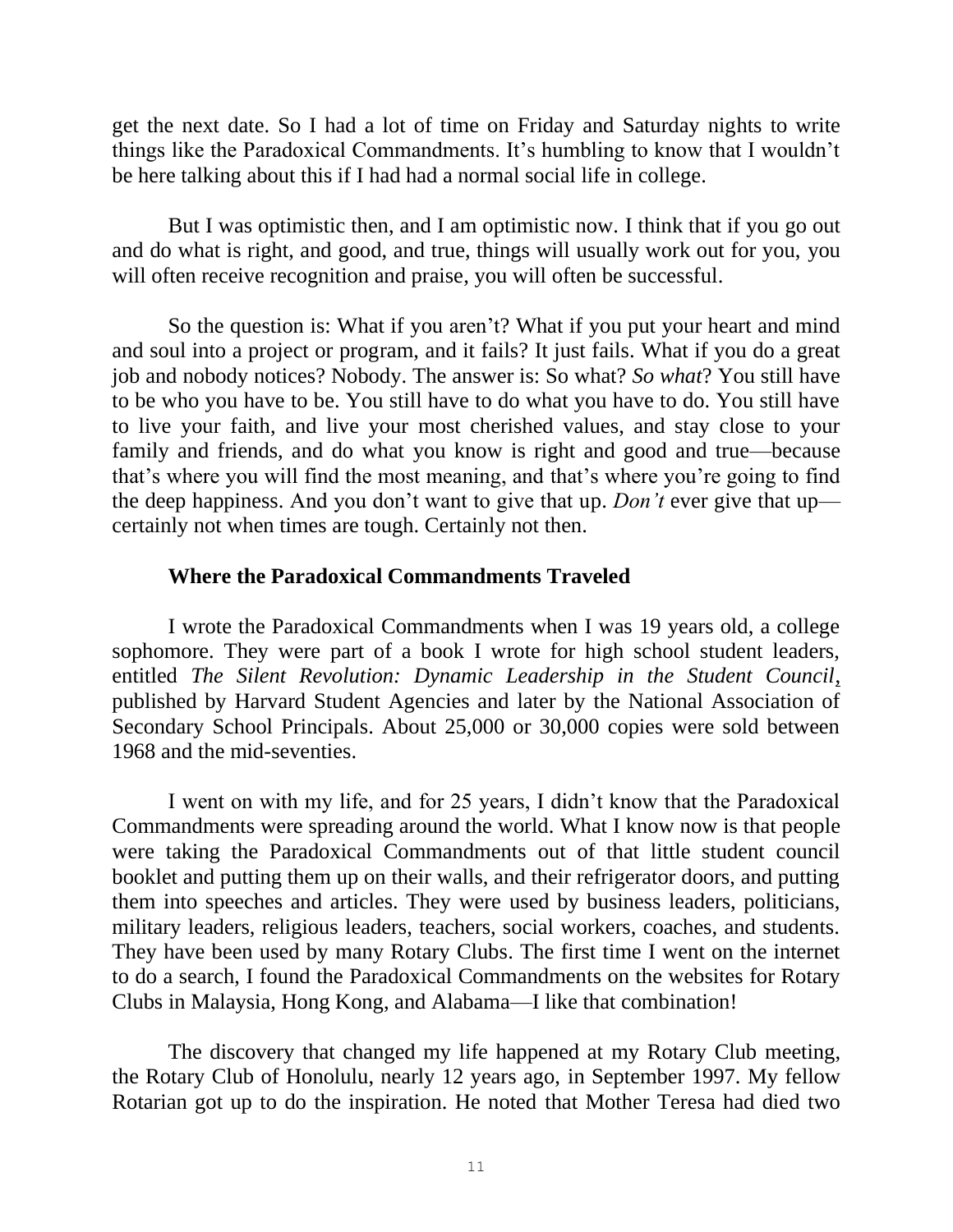weeks before, and said that in her memory, he wanted to read a poem she had written. I bowed my head in contemplation, and what I heard was eight of the original ten Paradoxical Commandments, exactly as I had written them, thirty years before.

Well, I recognized them. I was calm—I didn't go "Hey!" But I went up after the meeting and asked him where he got the poem. He said, "Isn't it wonderful?" And I said, "Well, actually, I wrote it." Now he was a Rotarian, so he was courteous, and he didn't say anything, but he gave me a look. I don't know what that look meant to him, but to me, it meant "you poor self-delusional megalomaniac." I asked him again where he got it and he said it was in a book about Mother Teresa, but he couldn't remember the title.

So the next night I went to a bookstore and started looking through the shelf of books about the life and works of Mother Teresa. I found it, on the last page before the appendices in a book entitled, *Mother Teresa: A Simple Path*, compiled by Lucinda Vardey. The Paradoxical Commandments had been reformatted to look like a poem, and they had been re-titled "Anyway." There was no author listed, but at the bottom, it said: "From a sign on the wall of Shishu Bhavan, the children's home in Calcutta."

That really hit me. I wanted to laugh, and cry, and shout—and I was getting chills up and down my spine. The idea that Mother Teresa had put the Paradoxical Commandments up on the wall to look at from time to time as they ministered to their children—that touched me deeply. That was when I decided to write and speak about the Paradoxical Commandments again after 30 years.

*The New York Times* called me the Rip Van Winkle of inspirational gurus. I wrote something when I was 19, thirty years went by, and then I woke up and discovered where it had traveled all those years. I have published four books now that relate to the Paradoxical Commandments, and as a result of my books and the national publicity, I get 10,000 to 15,000 people visiting my website every month, from 70 or 80 countries. Some of them send me messages. They tell me how the Paradoxical Commandments helped them raise their children, or get through a tough time at work, or clarify their personal goals. Others say they have carried the Paradoxical Commandments around in their wallets for twenty years, and they look at them each morning, to help them remember what is most important in their lives. I set out to inspire people, and now they are inspiring me. I feel very blessed. I feel part of a growing network of kindred spirits.